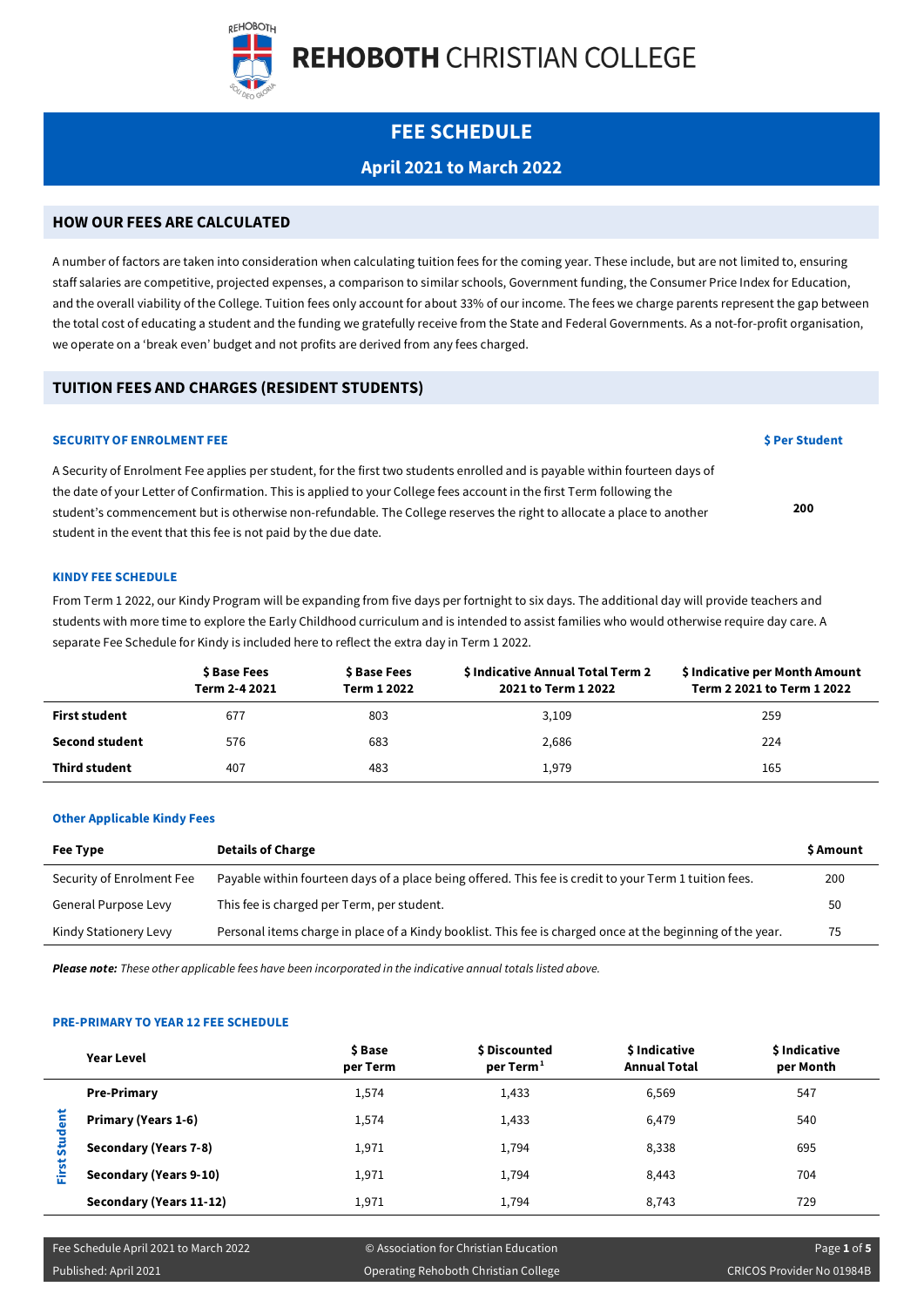

| Second Student | <b>Pre-Primary</b>        | 1,338 | 1,218 | 5,627 | 469 |
|----------------|---------------------------|-------|-------|-------|-----|
|                | Primary (Years 1-6)       | 1,338 | 1,218 | 5,537 | 461 |
|                | Secondary (Years 7-8)     | 1,676 | 1,526 | 7,162 | 597 |
|                | Secondary (Years 9-10)    | 1,676 | 1,526 | 7,267 | 606 |
|                | Secondary (Years 11-12)   | 1,676 | 1,526 | 7,567 | 631 |
|                | <b>Pre-Primary</b>        | 945   | 860   | 4,060 | 338 |
| Student        | <b>Primary (Years1-6)</b> | 945   | 860   | 3,970 | 331 |
|                | Secondary (Years 7-8)     | 1,183 | 1,077 | 5,196 | 433 |
| Third:         | Secondary (Years 9-10)    | 1,183 | 1,077 | 5,301 | 442 |
|                | Secondary (Years 11-12)   | 1,183 | 1,077 | 5,601 | 467 |

*Please note: The eldest child in each family is the first student for billing purposes.*

**<sup>1</sup>** *The \$ discount per Term rate applies once a family has completed 5 hours of voluntary time as part of the College Support Scheme.*

#### **Other Applicable Pre-Primary to Year 12 Fees**

| General Purpose Levy <sup>2</sup>                | 50 | Primary and Secondary booklists and personal items | Variable |
|--------------------------------------------------|----|----------------------------------------------------|----------|
| Pre-Primary stationery and personal items charge | 90 |                                                    |          |

*Please note: These other applicable fees have been incorporated in the indicative annual totals listed above.* **<sup>2</sup>***Charged per student, per Term for the first three students in each family.*

# **SECONDARY SUBJECT AND ELECTIVE FEES**

# **YEAR 7 AND 8 SUBJECT FEES (\$ Per Year) <sup>3</sup>**

| Design and Technology    | 30  |
|--------------------------|-----|
| Digital Technology       | 30  |
| <b>Education Perfect</b> | 100 |

| Design and Technology    | 30  | Food Science and Technology | 30 |
|--------------------------|-----|-----------------------------|----|
| Digital Technology       | 30  | Science                     | 25 |
| <b>Education Perfect</b> | 100 | Visual Arts                 | 30 |

# **YEAR 9 SUBJECT FEES (\$ Per Year) <sup>3</sup>**

| Design and Technology         | 50 |
|-------------------------------|----|
| Drama                         | 30 |
| Food Science and Technology   | 60 |
| Health and Physical Education | 35 |
| Indonesian                    | 30 |

| Design and Technology         | 50 | Music            | 30 |
|-------------------------------|----|------------------|----|
| Drama                         | 30 | Specialist Sport | 80 |
| Food Science and Technology   | 60 | Science          | 55 |
| Health and Physical Education | 35 | TESLA            | 50 |
| Indonesian                    | 30 | Visual Arts      | 50 |

# **YEAR 10 SUBJECT FEES (\$ Per Year) <sup>3</sup>**

| Design and Technology         | 80 | Science                     | 55              |
|-------------------------------|----|-----------------------------|-----------------|
| Drama                         | 30 | Specialist Sport            | 80              |
| Food Science and Technology   | 80 | <b>TELSA</b>                | 50              |
| Health and Physical Education | 35 | <b>Visual Arts</b>          | 50              |
| Indonesian                    | 30 | <b>Visual Communication</b> | 15 <sub>C</sub> |
| Music                         | 30 |                             |                 |

| Science                     | 55  |
|-----------------------------|-----|
| <b>Specialist Sport</b>     | 80  |
| <b>TELSA</b>                | 50  |
| <b>Visual Arts</b>          | 50  |
| <b>Visual Communication</b> | 150 |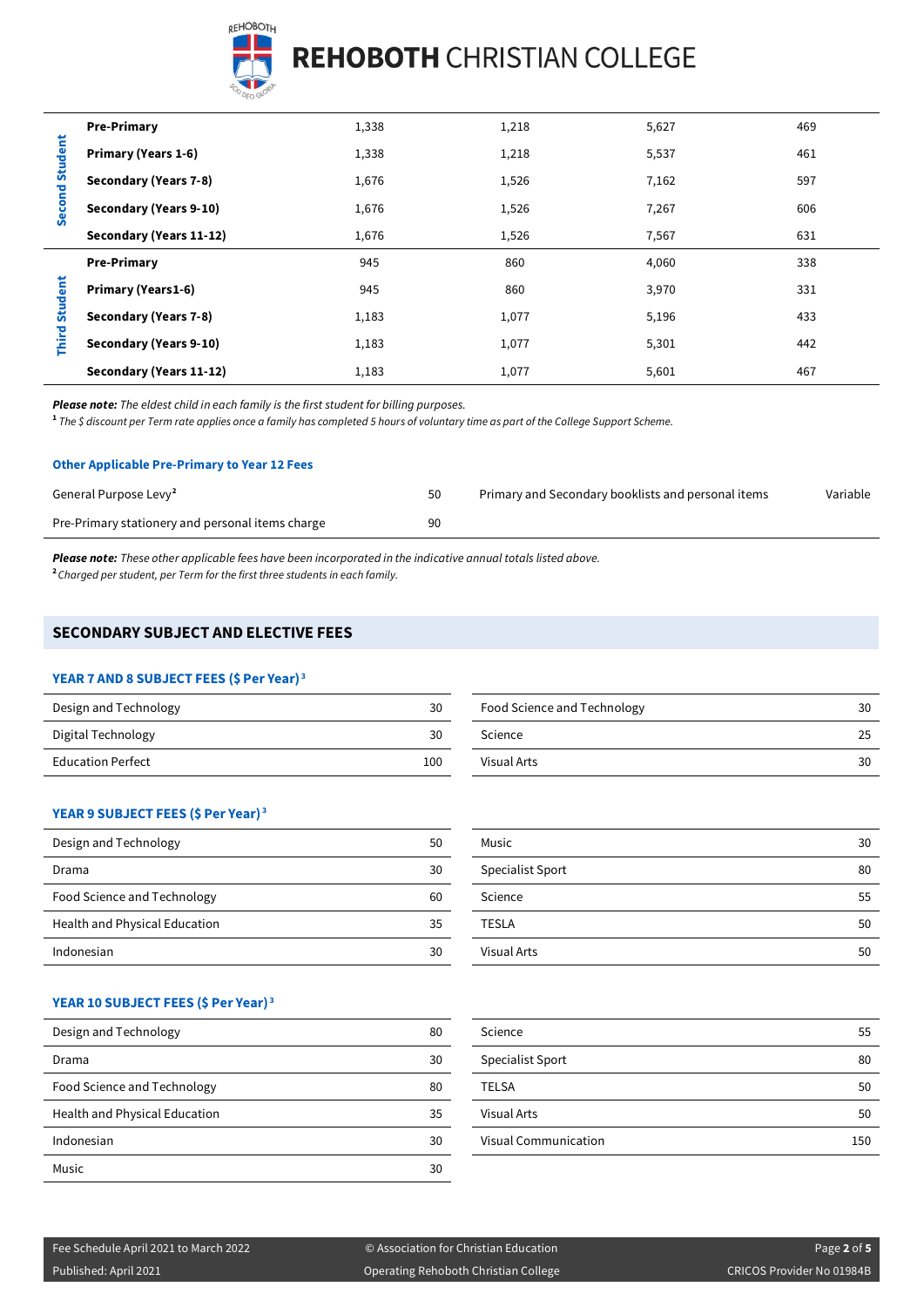

# **YEAR 11 AND 12 SUBJECT FEES (\$ Per Year) <sup>3</sup>**

| Certificate II Music Industry            | 250 | Food Science and Technology General Units 1-2 | 130 |
|------------------------------------------|-----|-----------------------------------------------|-----|
| <b>Certificate II Community Services</b> | 235 | Food Science and Technology General Units 3-4 | 130 |
| Chemistry ATAR Units 1-2 <sup>4</sup>    | 110 | Geography ATAR Units 1-2                      | 50  |
| Chemistry ATAR Units 3-4 <sup>4</sup>    | 110 | Geography ATAR Units 3-4                      | 50  |
| Human Biology ATAR Units 1-2             | 50  | Modern History ATAR Units 3-4                 | 40  |
| Human Biology ATAR Units 3-4             | 50  | Physical Education General Units 1-2          | 100 |
| Indonesian General Units 1-2             | 50  | <b>Physical Education General Units 3-4</b>   | 100 |
| Indonesian General Units 3-4             | 50  | <b>Physical Education ATAR Units 1-2</b>      | 100 |
| Indonesian ATAR Units 1-2                | 50  | <b>Physical Education ATAR Units 3-4</b>      | 100 |
| Indonesian ATAR Units 3-4                | 50  | Physics ATAR Units 1-2 <sup>4</sup>           | 100 |
| Integrated Science General Units 1-2     | 50  | Physics ATAR Units 3-4 <sup>4</sup>           | 100 |
| Integrated Science General Units 3-4     | 50  | Senior Sport                                  | 20  |
| Materials Design and Technology          | 130 | Visual Arts General Units 1-2                 | 100 |
| Modern History ATAR Units 1-2            | 40  | Visual Arts General Units 3-4                 | 100 |

*Please note: The subjects listed above are not the extent of what Rehoboth offers. These are only the subjects that attract additional fees. For a full listing of available courses please contact the Secondary School.*

**<sup>3</sup>** *All subject fees are charged annually in Term 1. Subjects that do not incur any additional fees have not been listed.*

**<sup>4</sup>***If students elect both Chemistry and Physics, then the total subject fees charged will be \$200.*

#### **STUDENT DEVICES \$ Bond**

| All students in Years 4-12 are issued a Microsoft Surface Pro device along with a Microsoft account. Students retain these    |     |
|-------------------------------------------------------------------------------------------------------------------------------|-----|
| devices either until they are replaced by the College or the student's course of study ends. The College will charge a \$200  |     |
| bond, which is refunded once the device is returned, but there are no other costs to parents for these devices unless repairs | 200 |
| or replacements are required outside of warranty.                                                                             |     |

# **INTERNATIONAL STUDENTS FEE SCHEDULE**

#### **KINDY FEE SCHEDULE**

|                      | \$ Base Fees  | \$ Base Fees | \$ Indicative Annual Total Term 2 | \$ Indicative per Month Amount |
|----------------------|---------------|--------------|-----------------------------------|--------------------------------|
|                      | Term 2-4 2021 | Term 1 2022  | 2021 to Term 1 2022               | Term 2 2021 to Term 1 2022     |
| <b>First student</b> | 2.563         | 3,037        | 10.726                            | 894                            |

# **PRE-PRIMARY TO YEAR 12 FEE SCHEDULE**

|               | Year Level              | \$ Base<br>per Term | \$ Discounted<br>per Term <sup>5</sup> | \$ Indicative<br><b>Annual Total</b> | \$ Indicative<br>per Month |
|---------------|-------------------------|---------------------|----------------------------------------|--------------------------------------|----------------------------|
| ٣<br>û<br>ïī. | Primary (PP-Year 6)     | 4,157               | 3.783                                  | 16,877                               | 1,406                      |
|               | Secondary (Years 7-8)   | 5,557               | 3,783                                  | 22,648                               | 1,877                      |
|               | Secondary (Years 9-10)  | 5,557               | 5,057                                  | 22,753                               | 1,896                      |
|               | Secondary (Years 11-12) | 5,557               | 5.057                                  | 23.053                               | 1,921                      |

**<sup>5</sup>** *Discounted rates for siblings of international students are available upon request at the Business Office.*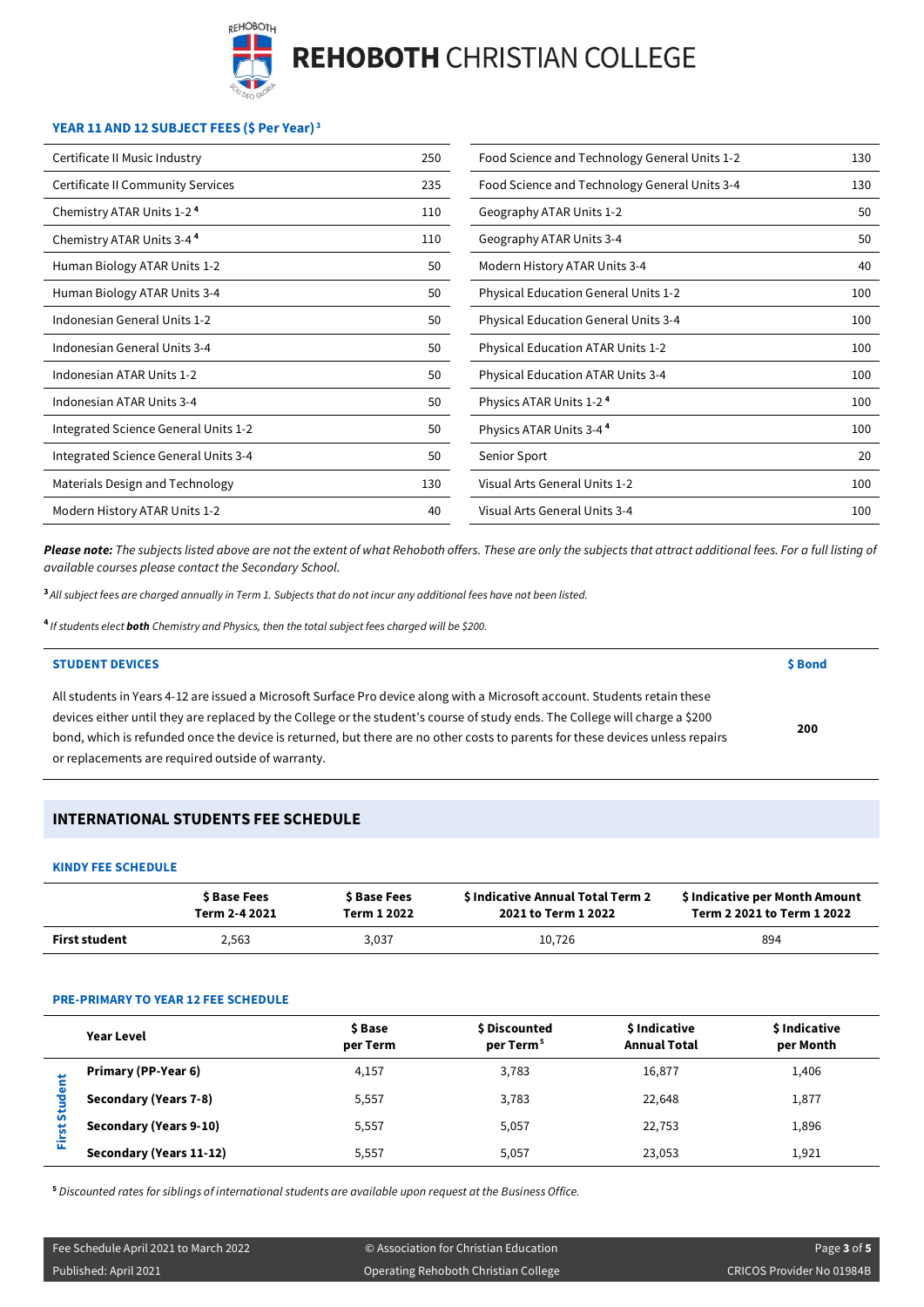

# **CONTRACT OF ENROLMENT – TERMS AND CONDITIONS**

#### **1. Definitions**

- a) **Applicant** means the person(s) named in the **Parent/Guardian Application** and **Student Enrolment** forms.
- b) **Security of Enrolment Fee** means a fee of \$200 per student for the first two students in each family.
- c) **Association** means the Association for Christian Education, Inc.
- d) **College** means Rehoboth Christian College.
- e) **Fees** means tuition and additional charges set out by the College and outlined in the **Fee Schedule** and/or the **International Students Fee Schedule**, which are updated annually. Fee increases are approved at the Annual General Meeting.
- Member means a Member of the Association who is eligible to vote at Association meetings and serve on the Board of the Association.

# **2. Application and acceptance**

- 2.1 All Applications for Enrolment are subject to acceptance by the Association.
- 2.2 In order for an application to be considered and accepted the College requires:
	- a) a complete **Parent/Guardian Application Form**, signed by both parents or both guardians;
	- b) a complete **Student Enrolment Form** signed by both parents or both guardians;
	- c) a complete **Testimonial Form** signed by the Applicant's Pastor, Minister, or Elder; and
	- d) payment of the **Security of Enrolment Fee**.
	- e) in the case of single-parent families, a single parent with substantial rights of custody over a child may sign the enrolment application forms. Evidence of Court Orders or custody arrangements is required.
- 2.3 Satisfaction of the requirements in clause 2.2 does not guarantee a student's placement at the College.

#### **3. Fees**

- 3.1 The Applicant shall be liable for payment of fees and, if there is more than one Applicant, each of them jointly and severally.
- 3.2 Fees are levied upon the three eldest children attending the College.
- 3.3 Fees will be billed by term in advance at the rates outlined in the annual **Fee Schedule**.
- 3.4 The College reserves the right to require payment of fees in advance. It is not obliged to provide any reason for such a requirement. Where payment terms are extended, for Citizens and resident students, payment of fees may be made annually, termly, monthly, fortnightly, or weekly in advance, and the term bill must be settled by the last day of term. International students are required to settle fees one semester in advance.
- 3.5 A discount of 3% is offered if the annual fees are paid prior to 15 February each year.
- 3.6 Payment of fees may be made by direct debit, cash, cheque, credit card, Centrepay, or by Electronic Funds Transfer (EFT).

# **4. Special circumstances**

4.1 The absence of a student from the College for a term or part thereof, whether due to illness, suspension, extended vacation, withdrawal or termination of enrolment, or any other reason, will not entitle the Applicant to a reduction in fees for that term.

#### **5. Overdue accounts**

- 5.1 Where overdue accounts arise, the College reserves the right to levy:
	- a) late fees accruing from the date for payment until payment is made in full; and
	- b) costs of any recovery action taken against the Applicant for unpaid fees.

# **6. Security of Enrolment Fee**

- 6.1 The Security of Enrolment Fee is payable within 14 days of the date included on the Letter of Confirmation.
- 6.2 If the application for enrolment is successful the fee will be applied to the College fees account for the first Term immediately following the commencement of enrolment.
- 6.3 If the application for enrolment is unsuccessful the fee will be refunded in full.
- 6.4 The Association will consider requests for a refund of the application fee where a student whose application was successful can no longer attend the College owning to unforeseen circumstances. In these instances refunds will be paid at the discretion of the Association.

# **7. Membership fee**

7.1 A membership fee is payable by Applicants who elect to be Members of the Association, whether or not the Applicant has any students enrolled at the College. Affiliate membership attracts no charge.

# **8. Discounted fees and the College Support Program**

- 8.1 Applicants who complete 5 hours of College support in each semester will be entitled to be billed at the discount rate shown on the **Fee Schedule**.
- 8.2 New Applicants who intend to join the College support program will also receive the discount in their first semester, and will be required to evidence the support from the second semester onwards.

# **9. Additional charges**

9.1 There may be additional specific charges for College camps, excursions, calculators, diaries, booklists, and personal items. In Kindergarten and Pre-Primary, the stationery levy replaces the booklist. Kindly note that elective charges apply for many subject choices at Secondary level. Depending on subject choices, there may be charges for compulsory seminars and workshops, notably in English. Where additional charges apply, these will be charged to your fee account.

# **10. Fee sharing**

10.1 If an Applicant has children attending more than one Christian school, a fee sharing discount may be negotiated, subject to certain conditions. Kindly contact the Finance Manager for more information.

# **11 Individual IT devices**

11.1 Students provided with a MacBook, Chromebook, or similar device are required to return the device and all peripherals when leaving. The College reserves the right to recover the proportionate cost of any expenses incurred by the College where devices are not returned, or are returned either incomplete or in poor condition.